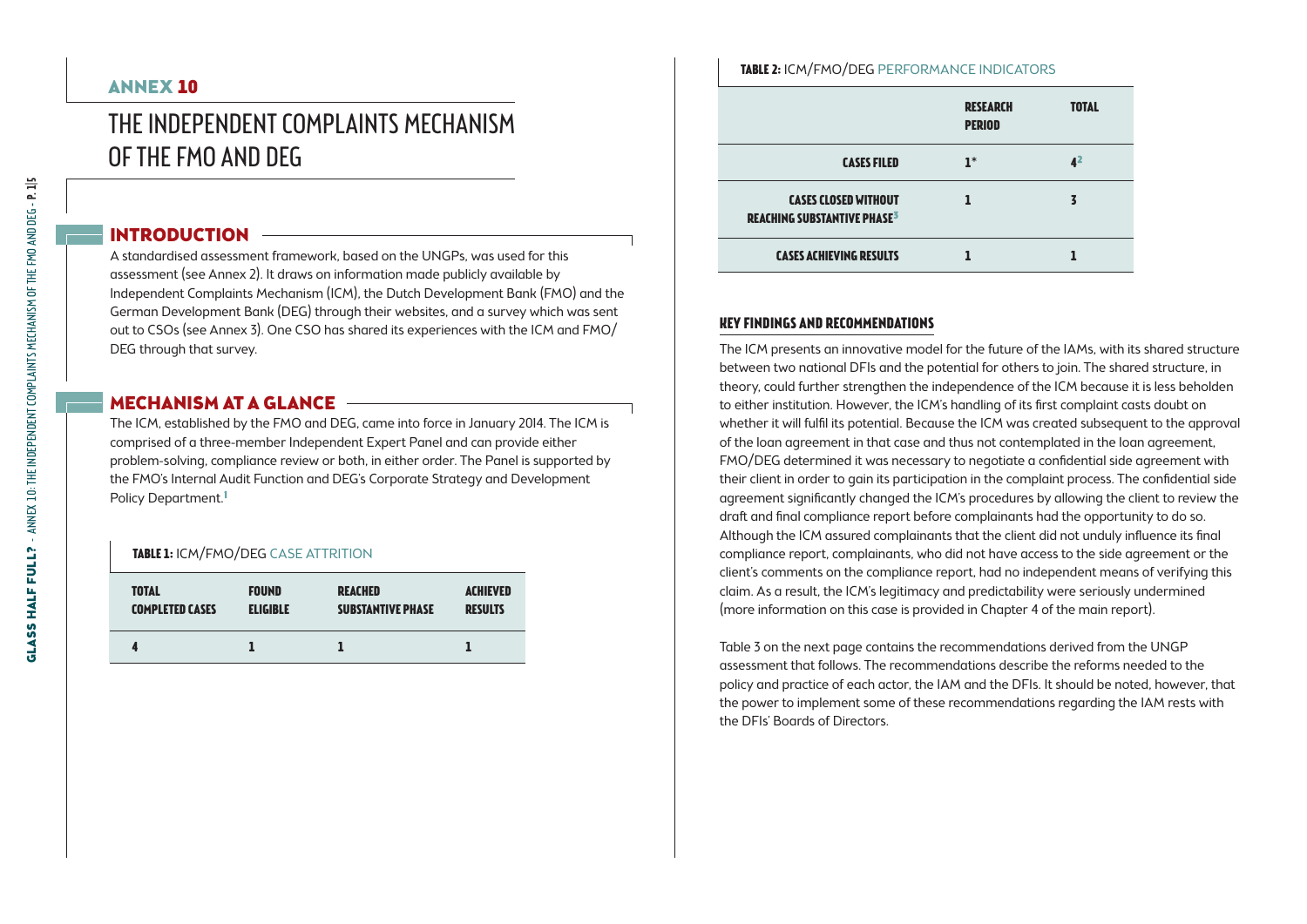#### **Table 3:** Recommendations derived from UNGP assessment

|                       | <b>ICM</b>                                                                                                                                                                                                                                                                                    | FMO/DEG                                                                                                                                                                               |
|-----------------------|-----------------------------------------------------------------------------------------------------------------------------------------------------------------------------------------------------------------------------------------------------------------------------------------------|---------------------------------------------------------------------------------------------------------------------------------------------------------------------------------------|
| <b>LEGITIMACY</b>     | . Panel members should not be allowed to<br>work for FMO/DEG following their term.                                                                                                                                                                                                            | • Selection committee for ICM Panel members<br>should include external stakeholders.<br>• ICM should be provided with an independent<br>secretariat that reports only to the ICM.     |
| <b>ACCESSIBILITY</b>  | • Remove the one-year time limit on filing<br>complaints.<br>• Allow complaints to be filed in the language<br>of the requester.                                                                                                                                                              | · Require clients to disclose availability of<br>the ICM.                                                                                                                             |
| <b>PREDICTABILITY</b> | • Adhere to deadlines in ICM policy.<br>• Provide regular updates to complainants on<br>the status of their complaints.<br>• Monitor the project until all instances of<br>non-compliance have been remedied.<br>Monitor the implementation of agreements<br>reached through problem-solving. | • Develop more robust process to respond to<br>ICM's investigation reports.<br>• Refrain from negotiating side agreements<br>with clients.                                            |
| <b>EQUITABILITY</b>   | . Allow simultaneous review of draft<br>Conclusion Reports by DFI and complainant.<br>• Send the final Conclusion Report to the<br>complainants at the same time it is sent<br>to the DFIs.                                                                                                   | • Undertake consultations with complainants<br>on corrective actions in response to ICM's<br><b>Conclusion Reports.</b><br>• Provide the ICM with an independent<br>operating budget. |

|                                       | <b>ICM</b>                                                                                                                                                             | FMO/DEG                                                                                                                                                                                                                                                                                                                                                                     |
|---------------------------------------|------------------------------------------------------------------------------------------------------------------------------------------------------------------------|-----------------------------------------------------------------------------------------------------------------------------------------------------------------------------------------------------------------------------------------------------------------------------------------------------------------------------------------------------------------------------|
| <b>TRANSPARENCY</b>                   | . Provide all documentation for cases                                                                                                                                  | · Disclose all projects prior to approval and<br>include detailed information regarding<br>environmental and social risks.<br>• Refrain from making confidential<br>agreements with clients that interfere with<br>the ICM's ability to fulfill its mandate.                                                                                                                |
| <b>RIGHTS</b><br><b>COMPATIBILITY</b> | • Develop procedures to prevent and address<br>reprisals against complainants.<br>• Make recommendations for suspension of<br>the project when imminent risk is found. | • Adopt robust human rights due diligence<br>procedures to implement human rights<br>commitments.                                                                                                                                                                                                                                                                           |
| <b>LESSONS</b><br><b>LEARNED</b>      | • Develop review process that includes<br>opportunity for public comment.<br>• Analyse and document lessons learned<br>from cases.                                     | • Develop a tracking record to document and<br>report back on commitments taken in<br>response to ICM investigations, including<br>reforms to policy and practice to improve<br>future implementation.<br>• Commit not to provide additional financing<br>for similar activities to clients found to be in<br>non-compliance until the non-compliance<br>has been remedied. |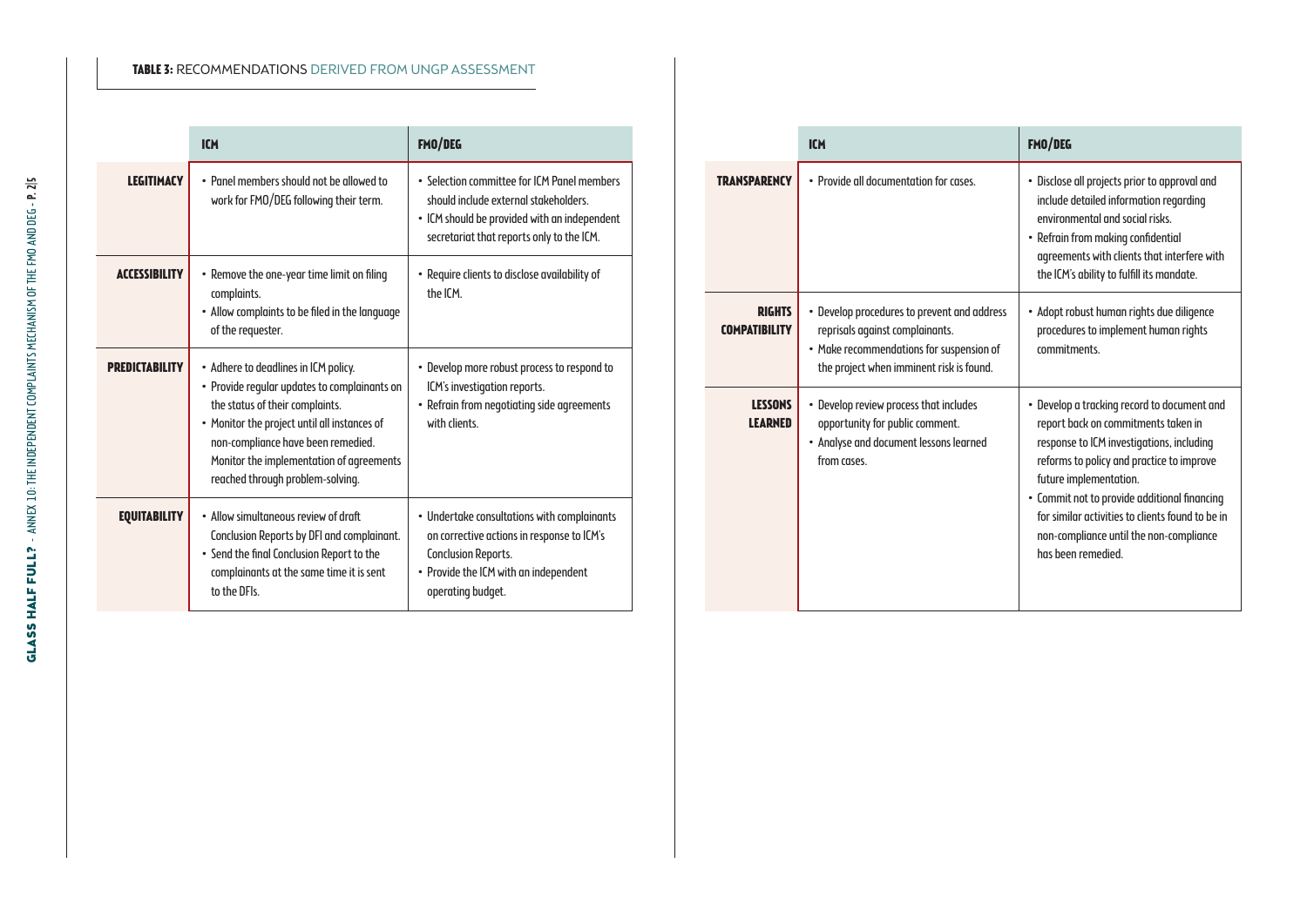# UNGP Assessment

# **Legitimacy**

IAM: The ICM does have some measures to safeguard its independence, and therefore its legitimacy, but further improvements are needed. For example, the ICM does not have an independent secretariat with dedicated staff that are chosen by and report to the Panel. The ICM policy also does not include an employment ban that would prevent Panel members from being employed by the DFIs after their term on the Mechanism has expired. However, the policy does require a cooling-off period for Panel members. They should not have had any involvement in project-related activities of FMO/DEG for at least a period of two consecutive years prior to joining the Mechanism.4 In practice, all three panel members appointed were external experts, independent from the FMO and DEG.<sup>5</sup>

**DFIs:** The composition and appointment of Panel members is the responsibility of FMO and DEG's Chief Executive Officer and is approved by their respective Supervisory Boards. There is no further information available on the selection procedure of Panel members, and there are no external stakeholders on the hiring commission, unlike the CAO.

#### **Accessibility**

IAM: The ICM sections of the FMO and DEG's websites provide an online complaints form; a guide for communities and complainants describing the policy; and a template for writing a complaint. The Mechanism will accept complaints in English or the official language of the country where the project is located, although not in the complainant's language, if that is different from the official language.<sup>6</sup> The accessibility of the Mechanism is limited because it will only accept complaints that are filed within one year from the date upon which the facts alleged in the complaint could have reasonably been known by the complainants.7 This requirement, not found in most other Mechanisms, may limit access to potential complainants who are unable to discover the availability of the Mechanism within that time, especially as FMO/DEG's clients are not required to disclose the existence of the Mechanism. As a new Mechanism, outreach to CSOs in the Netherlands, Germany and host countries will be important. So far, outreach has been limited. The first event with German CSOs took place more than a year after establishment of the Mechanism.

**DFIs:** The ease of accessing information about the ICM differs between FMO and DEG. On the FMO website, the ICM webpage<sup>8</sup> is three clicks from the homepage. It is not centrally featured on FMO's homepage, but it is easily accessible through the 'Contact' button. It is somewhat harder to find the ICM on the DEG website, but the ICM description is still three clicks away from DEG's homepage. Neither FMO nor DEG has a disclosure policy that requires their clients to disclose the availability of their grievance mechanism.<sup>9</sup>

#### **Predictability**

IAM: The ICM's policy is, in places, unclear and leaves many provisions open to interpretation. The ICM's policy provides for a number of strict deadlines throughout the complaint process: acknowledgment of receipt of complaint;10 comments by the Bank and complainants on the draft Conclusions Report;<sup>11</sup> and the Mechanism's monitoring report on proposed corrective actions and recommendations.12 Timelines for other phases in the process are more flexible.13 The possibility of delays in the process is foreseen, though it is unclear whether the Panel is required to notify complainants about those delays.14 In practice, users report that the ICM does not meet its deadlines nor does it provide regular status updates on the process (see section 4.2.5 of the main report). The ICM has a monitoring mandate, but it is limited to monitoring the implementation of corrective actions agreed to by Bank Management, not the remediation of the instances of non-compliance found, and only over a 12-month period.15 The policy is silent on monitoring the implementation of agreements reached through problem-solving.

**DFIs:** There is no clear description of the role of the Banks' Management in the complaints process. The ICM's policy refers to "agreed corrective actions", but does not indicate with whom the actions are agreed or whether the banks should consult with the complainants about those actions.<sup>16</sup> In the only investigation that has been concluded by the ICM, the banks did provide a written response, but the response did not clearly specify the corrective actions the banks planned to take, nor did the banks consult with complainants on those actions prior to publishing the response. In that case, the client refused to cooperate with the ICM or allow them access to relevant, non-public documentation related to the project, arguing that there was no provision in the loan agreement, which was approved prior to the creation of the ICM, that required them to do so. In response, FMO/DEG negotiated a confidential side agreement with their client, signed by the ICM, in order to gain its participation in the complaint process. However, because the agreement was confidential, its provisions are unknown to the complainants, but it did in effect change the ICM's policies, resulting in considerable delays and allowing the client access to the ICM's draft and final Conclusions Report, an opportunity for which the ICM policy did not provide. Complainants and the CSOs supporting them found this arrangement significantly undermined the predictability of the process, but, more importantly, its legitimacy.

#### **Equitability**

IAM: The ICM's policy could be interpreted to allow an equal opportunity to review the ICM's draft Conclusions Report for both the Bank Management and complainants.17 It does not explicitly require that the review happen simultaneously or that the parties review the same version of the draft, but neither does it require a sequencing of the review periods. In practice, the Mechanism has interpreted these provisions to mean that the Banks' review and comment on the draft Conclusions Report first, and then, after the ICM has incorporated their comments, the complainants are given an opportunity to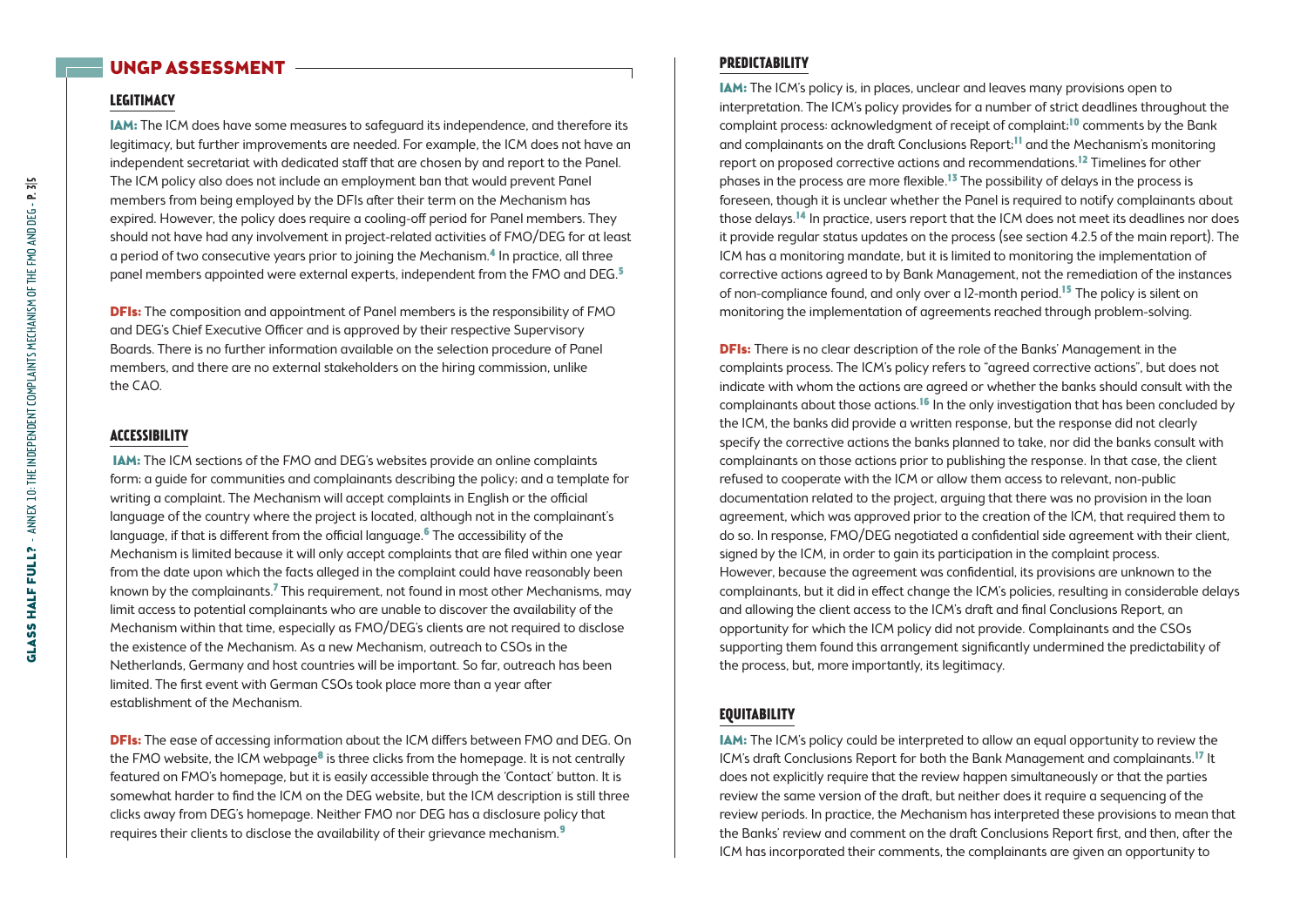review and comment on the revised draft. The policy does guarantee that the Panel has the final authority to decide on the text.<sup>18</sup> The final Conclusions Report, however, is not shared with the complainant until after the decision of the Boards.<sup>19</sup>

**DFIs:** There are no requirements regarding the preparation of the Banks' response to the ICM's Conclusions Report. Unlike with other IAMs, the Banks are not required to consult with the complainants in preparing any "corrective actions" to respond to the Panel's findings of non-compliance and, in practice, they have not done so. To ensure an equitable process in which the complainants have access to expertise and resources to allow them to participate on an equal footing, the Mechanism must have sufficient budget to cover those costs. It is unclear whether the ICM has an independent operating budget. The Panel, however, was able to secure sufficient resources for its first site visit, including reimbursement for complainants' travel expenses to attend meetings with the Panel.

#### **Transparency**

IAM: Consistent with the ICM's policy,20 the ICM's websites include a registry with basic information regarding the complaints received.21 The only critical information that is missing in the registry entry for its first complaint, Barro Blanco, is the complaint itself.

**DFIs:** The FMO Disclosure Policy applies to all "projects related to Government funds" agreed from January 1, 2012 and onwards, and to all financing and investments agreed from January I, 2013 and onwards.<sup>"22</sup> The DEG Disclosure Policy is similar.<sup>23</sup> The projectrelated information that is made available, $24$  however, is limited, often only to a few paragraphs without any environmental and social assessment of the project, and only available following project approval. The lack of sufficient and timely information about the activities supported by FMO/DEG can present a barrier to project-affected people in accessing the ICM.

#### **Rights compatibility**

IAM: The ICM assesses compliance against the standards listed in its policy, which, in the case of FMO includes FMO's Human Rights Policy. Furthermore, it can provide confidentiality for complainants if requested. However, the Mechanism does not have the mandate to recommend suspension of financing if the Panel finds a risk of imminent harm, nor does it have procedures to prevent or address threats against complainants.

**DFIs:** Unlike some other development banks, most notably the IFC, FMO has a human rights policy.<sup>25</sup> which states that "FMO recognizes the responsibility of businesses to respect human rights…. FMO itself respects human rights, and also acknowledges the responsibility of its business clients to respect human rights".<sup>26</sup> Unfortungtely, FMO's Human Rights Policy interprets that to mean compliance with the IFC Performance Standards, which do not require human rights due diligence. The ICM policy states that FMO's policies are "based on" the UN Guiding Principles on Business and Human rights, but makes no mention of the OECD Guidelines on Multinational Enterprises, which incorporates the UNGPs in its human rights chapter. This is inconsistent with the Dutch Government's commitments that institutions with state support, including FMO, comply with the OECD Guidelines.<sup>27</sup> DEG does not have its own human rights policy. Instead, it applies its own environmental and social guidelines, an exclusion list, the IFC Performance Standards, and ILO conventions.28 DEG erroneously asserts that the IFC Performance Standards "take full account of the UN Guiding Principles on Business and Human Rights".29

#### **Lessons learned**

IAM: There were no public consultations on the design and creation of the ICM. FMO consulted a few select CSOs in the Netherlands, but DEG did not consult stakeholders in Germany. The ICM policy provides for a review of the Mechanism at least every four years, or more frequently if needed.<sup>30</sup> It is unclear from the policy whether the reviews will include a public consultation period. In practice, both the Panel and FMO/DEG staff in the corresponding complaint offices have demonstrated an openness to learn and discuss issues with the complaint process. The ICM does not have an advisory function that could draw lessons on challenges that FMO/DEG face in implementing the relevant standards.

**DFIs:** It is unclear if DEG and FMO have a system in place to capture lessons from ICM cases in order to improve their clients' implementation of environmental and social policies in future projects. However, because the ICM has a mandate to make recommendations on existing policy and practice, in addition to corrective actions on the project,<sup>31</sup> FMO/DEG are obliged to respond. For example, FMO/DEG's response to the ICM's findings in its first case includes a commitment to have a more comprehensive environmental and social action plan at the time of project approval, but does not include how it will do so or commit to reporting back on specific measures it adopted to address the ICM's findings.<sup>32</sup>

### Analysis of Complaints Closed without Reaching a Substantive Phase

According to the Annual Report of the DEG/FMO Independent Complaints Mechanism First Panel Report January 2014 – June 2015, at least one complaint was deemed "inadmissible" and closed within the research period without reaching a substantive phase of the complaint process.33 The annual report provides reasons for closing this case and two others: "Of the three inadmissible complaints, one related to allegations of corruption and financial mismanagement, which are outside the scope of the Mechanism. The other two were complaints by employees of projects or project contractors in relation to the way they had been treated in their employment and both failed to identify policy